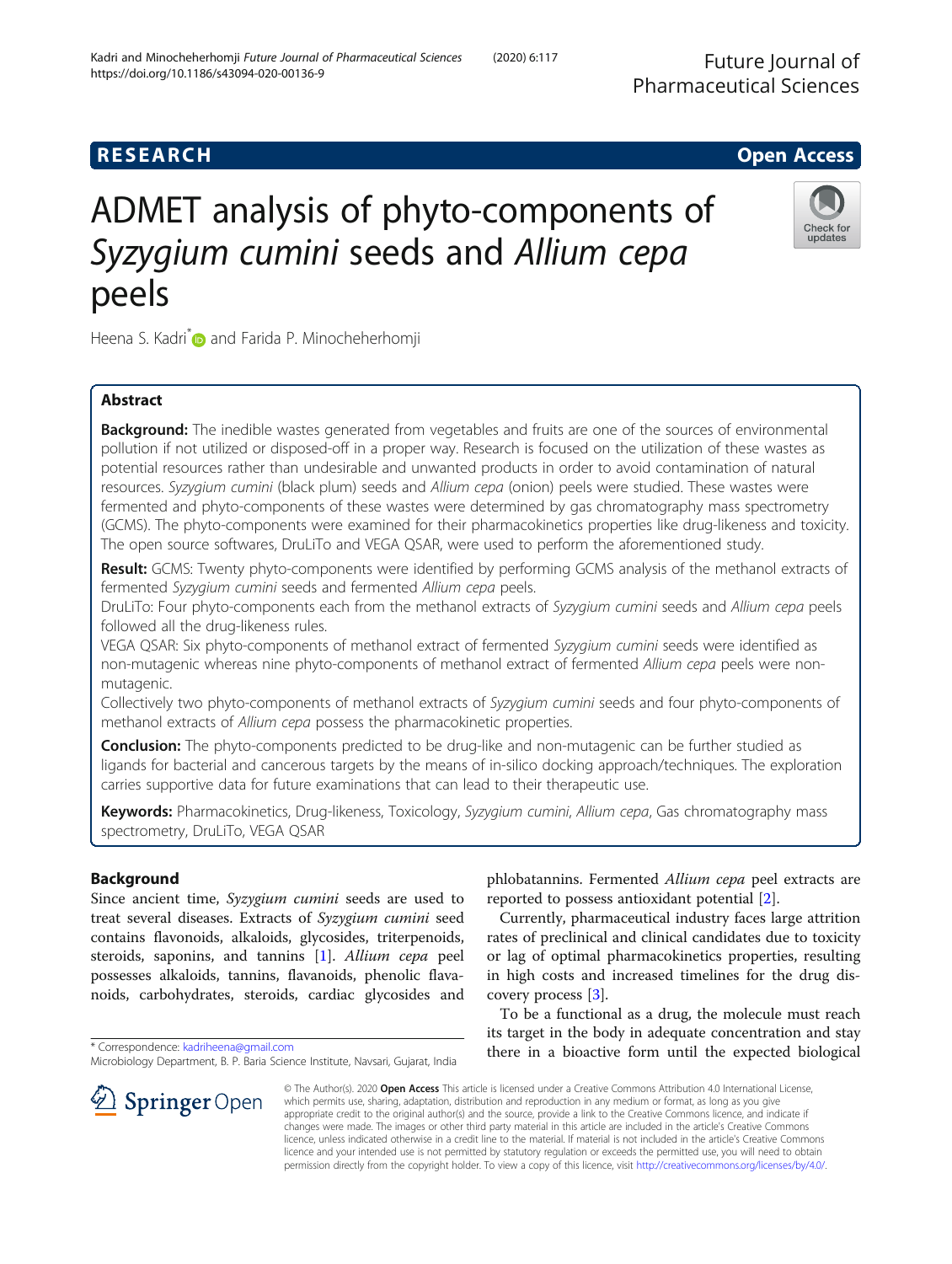events occur. Poor pharmacokinetic properties are one of the main reasons for terminating the development of drug candidates. Computed physicochemical properties associated with compounds that have good oral bioavailability, less or no toxicity and optimum values of physicochemical properties are key parameters for the drug discovery [\[4](#page-7-0), [5\]](#page-7-0). Drug development involves valuation of absorption, distribution, metabolism, excretion (ADME) and toxicity (Tox) earlier in the discovery process, at a stage when more number of compounds are taken into consideration [\[6\]](#page-7-0).

ADME/Tox was performed virtually to know the pharmacokinetic or drug-likeness property and mutagenicity of components obtained from the gas chromatography mass spectrometry analysis by open source software DruLiTo and VEGA QSAR [[7,](#page-7-0) [8\]](#page-8-0).

DruLiTo is an open source virtual Drug Likeness Tool available from [http://www.niper.gov.in/pi\\_dev\\_tools/](http://www.niper.gov.in/pi_dev_tools/DruLiToWeb/DruLiTo_index.html) [DruLiToWeb/DruLiTo\\_index.html](http://www.niper.gov.in/pi_dev_tools/DruLiToWeb/DruLiTo_index.html) [[9\]](#page-8-0). DruLito calculates the basic pharmacokinetic properties like the molecular weight (Mw), partition coefficient (logP), octanol-water partition coefficient (AlogP), H-bond acceptor (HBA), H-bond donor (HBD), total polar surface area (TPSA), atom molar refractivity (AMR), number of rotatable bonds (nRB), rotatable bond count (RC), number of rigid bonds (nRigidB) and number of hydrogen bonds (nHB) [[9\]](#page-8-0). Calculations with DruLiTo are dependent on various drug-likeness rules, namely Lipinski's rule, Veber's rule, the BBB rule and quantitative estimate of the drug-likeness (QED). Taking these rules and restrictions into account, DruLito allows one to determine substances that fulfil required parameters and enables their application in further research [\[6](#page-7-0)].

The toxicity of molecules was predicted by VEGA QSAR. VEGA QSAR is a freely available in silico model provided by VEGAHUB and can be downloaded from [www.vegahub.eu/portfolio-item/vega-qsar](http://www.vegahub.eu/portfolio-item/vega-qsar) [\[8](#page-8-0)]. Predictive toxicology is using models to predict biological endpoints for toxicity, without making real experiments. "Structure-Activity Relationship" (SAR) is based on the concept that the biological activity of a chemical can be linked to its molecular structure. When quantified, this relationship is known as "QSAR". A QSAR model makes use of existing experimental toxicity data for a series of chemicals to build a model that relates experimentally observed toxicity with molecular descriptors in order to predict the toxicity of further chemicals. VEGA is an open source software that offers many models for study of properties such as persistence, LogP, carcinogenicity, mutagenicity, skin sensitization. The input can be given in different standard formats used in the chemical domain, including SMILES and SDF (Structure Data Format) files [\[10\]](#page-8-0). Regarding mutagenicity, 85% reproducibility is reported while conducting in-vivo test [[8](#page-8-0)].

Amongst the four VEGA models for mutagenicity, the CAESAR 2.1.13 model is more accurate, sensitive and specific [\[11\]](#page-8-0). Mutagenicity (Ames test) model (CAESAR) 2.1.13 provides a qualitative prediction of mutagenicity on Salmonella typhimurium [[12](#page-8-0)].

# **Methods**

# Inedible food waste

Syzygium cumini and Allium cepa were bought from local fruit and vegetable market, Surat, Gujarat, India. Their authentication was carried out by botanist Dr. Bimal S. Desai. The voucher specimens were deposited at herbarium of Navsari Agriculture University, Navsari (Syzygium cumini—Voucher no. HSK/BPBSCI/JAMUN/2017-18/01- 04; Allium cepa—Voucher no. HSK/BPBSCI/ONION/ 2017-18/01-04). The seeds of Syzygium cumini and peels of Allium cepa were washed several times with tap water and were shade dried until constant weight was obtained. After drying the seeds and peels were powered using electric blender and stored until further use.

#### Fermentation

The method [\[13\]](#page-8-0) is used with slight modification. Erlenmeyer flask (250 mL), containing 10-g Syzygium cumini seeds powder and 100-mL water, was sterilized at 121 °C for 1 h. After sterilization, the flask was allowed to cool to room temperature and inoculated with Saccharomyces cerevisiae. The inoculated flasks were statically incubated at 30 °C for 5 days. Same protocol was followed for fermentation of Allium cepa peels.

#### Extraction

After fermentation, 100 mL of methanol was added to the flask and extraction was performed at room temperature in shaking condition for 24 h. The extraction mixture was filtered through a Whatman No. 1 filter paper [[13\]](#page-8-0) and allowed to evaporate in preweighed glassware. After evaporation, the extracted material is dissolved in methanol to obtain a desired concentration.

# Gas chromatography mass spectroscopy

The gas chromatography mass spectroscopy (GCMS) was performed by Agilent 7890 coupled to JeolAccuTOF GCV, USA.

Make of GC: Agilent 7890; FID detector.

Make of MS: Model – JeolAccuTOF GCV, USA; EI/CI source; time of flight analyser; Mass range: 10–2000 amu, mass resolution: 6000.

Operation conditions:

Ionization mode: EI+; Ionization volt: 70 eV

Column specification: length—30 m, thickness— 0.25 μm, internal diameter—25 mm

Helium was used as carrier gas at a flow rate of 1 mL/ min.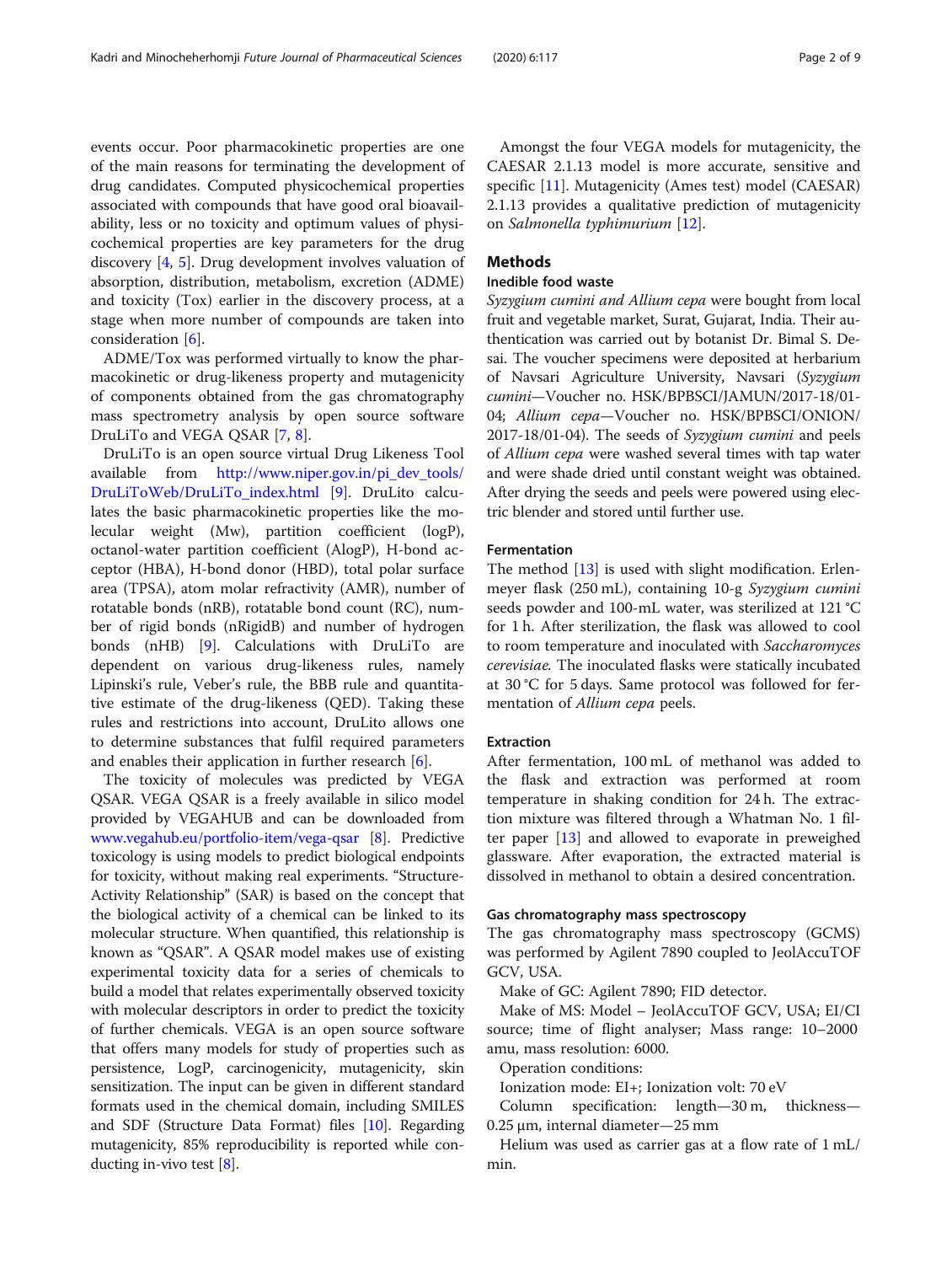The temperature raised from 70 °C up to 280 °C with the rate of 8 °C per min rise in temperature.

The analysis was carried out at Sophisticated Analytical Instrument Facility, Indian Institute of Technology, Bombay. The outcomes of mass spectra were compared with those stored in spectrometer database of National Institute of Standards and Technology Mass Spectral Database (NIST-MS). The Kovats retention index of each compound was also confirmed.

The Structure Data Format and canonical SMILES of the compounds identified by GCMS were downloaded from PUBCHEM.

#### ADME/Tox analysis

The compounds identified by GCMS were virtually scrutinized for their drug-like property (ADME) and mutagenicity (Tox) by using open source tool DruLiTo and software VEGA QSAR.

#### $Drull$  iTo

Four filters of DruLiTo namely Lipinski's rule, Veber rule, BBB rule and Quantitative Estimate of Drug-likeness (QED) were used to study ADME profile [\[7](#page-7-0)] of compounds obtained from the GCMS results of fermented methanol extracts of Syzygium cumini seeds and Allium cepa peels.

Structure Data Format (SDF) of compounds was used as input.

The threshold values of the filters were kept default and are described below:

Lipinski's rule:

| Molecular weight | $\leq 500$ |
|------------------|------------|
| LogP             | $\leq$ 5   |
| H- bond donor    | $\leq$ 5   |
| H- bond acceptor | $\leq 10$  |
|                  |            |

# Veber rule:

| Rotable bond       | $\leq$ 10  |
|--------------------|------------|
| Polar surface area | $\leq$ 140 |

# BBB rule:

| Molecular weight | $\leq 400$ |
|------------------|------------|
| H-bond           | $\leq 8$   |
| Number of acids  | $\leq$ 0   |

# QED:

| Weighted QED   | $\geq 0.5$ |
|----------------|------------|
| Unweighted QED | $\geq 0.5$ |

VEGA QSAR VEGA QSAR was used for the qualitative prediction of mutagenicity (Ames test – CAESAR 2.1.13) of the compounds identified by GCMS, where canonical SMIL ES were used as input.

## Results

### Gas chromatography mass spectrometry

GCMS analysis of methanol extracts of fermented Syzygium cumini seeds and fermented Allium cepa peels was carried out at IIT SAIF, Bombay. Ten compounds from each extract were identified. The chromatograms are given in Figs. [1](#page-3-0) and [2.](#page-4-0) The compounds identified are listed in Tables [1](#page-4-0) and [2.](#page-5-0)

#### ADME/Tox analysis

ADME/Tox analysis of phyto-components identified by GCMS analysis was carried out by DruLiTo and VEGA QSAR.

#### Drul iTo

The molecular characteristics of phyto-components of extracts of fermented Syzygium cumini seeds and fermented Allium cepa peels determined by DruLiTo are shown in Tables [3](#page-5-0) and [4](#page-6-0) respectively.

Various drug-likeness rules like Lipinski's rule, Veber rule, BBB likeness rule and Quantitative estimate (QED) of drug-likeness are employed. Each rule functions according to a set threshold value for abovementioned characteristics. The results are noted in Tables [5](#page-6-0) and [6.](#page-6-0)

The result of Table [5](#page-6-0) shows that four compounds with codes SC1, SC3, SC7 and SC10 follow all the druglikeness rules.

It is apparent from Table [6](#page-6-0) that the compounds with codes AC1, AC2, AC6 and AC8 follow all the druglikeness rules.

#### **VEGA OSAR**

VEGA QSAR VEGA QSAR helped to virtually study the mutagenic behaviour of the compounds identified by GCMS. The results obtained are the predicted values which may help in reducing the wet lab efforts. If the compound has already been studied, the results is denoted as "experimentally proven" and for rest of compound it is denoted as "prediction". Ames test – CAESAR 2.1.13 model was used to qualitatively predict mutagenicity of test compounds. The results are noted in Tables [7](#page-7-0) and [8.](#page-7-0)

Out of ten compounds from methanol extract of fermented Syzygium cumini seeds, six compounds were identified as non-mutagenic. Of these six non-mutagenic compounds, two are experimentally proven to be nonmutagenic viz. SC4 and SC5.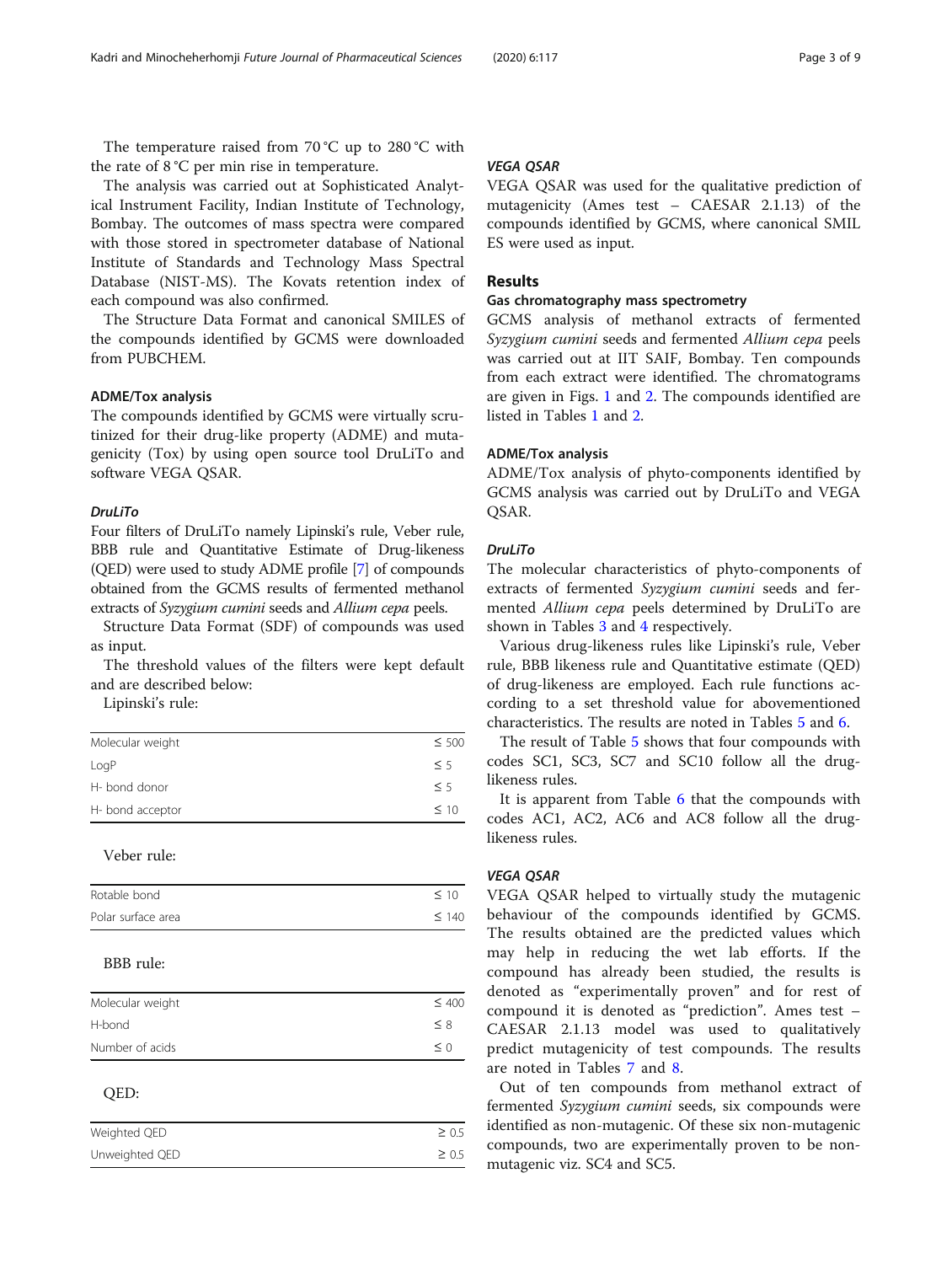<span id="page-3-0"></span>

The results noted in Table [8](#page-7-0) show that nine compounds of methanol extract of fermented Allium cepa peels are non-mutagenic; amongst them, AC2, AC3, AC4 and AC6 are experimentally proven to be non-mutagenic.

Collectively on analysing the results of ADME/Tox, it was observed that there are compounds which justify drug-likeness rules but are mutagenic and vice versa. But there are compounds which fulfil both criteria. SC3, SC7, AC1, AC2, AC6 and AC8 are the molecules that obey the ADME/Tox analysis prediction. AC2 and AC6 are experimentally proven to be non-mutagenic.

# **Discussion**

Amongst the parameters of DruLiTo, LogP is a key parameter that determines the environmental fate and hydrophobicity of test moiety. Hydrophobicity of the molecule is responsible for its absorption, bioavailability, interaction with a receptor, metabolism and toxicity [[14\]](#page-8-0). If the molecule has AlogP value less than five, then it is prioritized as drug-like molecule. Restrictions for using the HBA, HBD, logP and Mw were postulated by Lipinski et al. [[15](#page-8-0)]; fulfilment of Lipinski's rule approves of molecule being orally administrable. TPSA parameter is used to know the behaviour of polar atoms in a molecule that predicts the absorption and transportation of test molecule [\[16\]](#page-8-0).

Twenty components were identified from gas chromatography mass spectrometry of methanol extracts of fermented Syzygium cumini seeds and fermented Allium cepa peels. Virtual prediction of these components for their drug-like property (tool used: Dru-LiTo) and mutagenicity (software used: VEGA QSAR) conveys that:

- (a) There are four components from each extract that possess drug-like property based on their molecular characteristics.
- (b) Six components of fermented Syzygium cumini seed methanol extract and nine components of fermented Allium cepa peel methanol extract are non-mutagenic. Six of these fifteen components are experimentally proven to be nonmutagenic.

Some of the compounds, which were identified by GCMS, are at present used for medicinal and therapeutic purposes. Their uses are mentioned below.

# SC2—Oxetane, 2, 4-dimethyl-, trans-

Taxol possessing oxetane ring is used in cancer therapy. Oxetanocin A was first isolated from Bacillus megaterium and inhibits in vivo replication of HIV. Oxetanes being more polar are used as replacement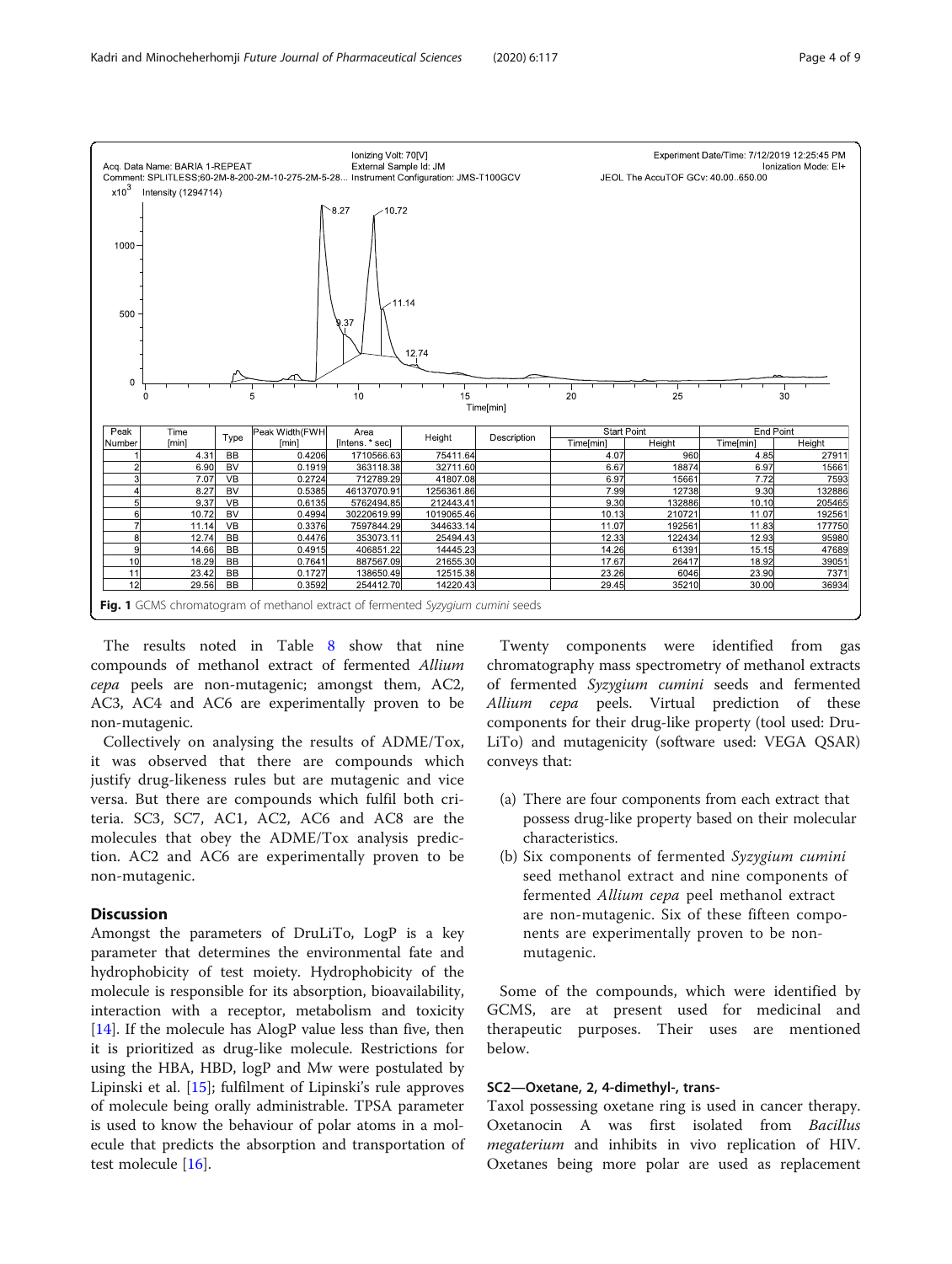$x10^3$ 

200

 $100$ 

 $\overline{0}$ 

 $Peak$ 

Number

<span id="page-4-0"></span>

 $10.30$  $B<sub>B</sub>$  $0.458$ 3574269.6 193148.12  $10.10$ 29004  $10.65$ 1083 BB  $0.125$ 684130.6 93744.0 10.7 179445 10 99 197386 11.58 **BB** 0 193 277202.5 14349.96  $11.4$ 99090 11.97 8253  $0.140$ 64910  $\frac{1}{12.60}$  $\frac{1}{5434}$  $12.39$  $\overline{BB}$ 73857.1 8400.39  $12.2$ 13.88 BV  $0.6431$ 2932151.3 82236.06  $13.45$ 34867  $14.25$ 2983 **s**  $14.36$  $V<sub>B</sub>$  $0.4819$ 3450690.2 101991.32  $14.2$ 29831 15.70 20724 16.06 **BB**  $0.2840$ 68036.98 5309.50  $15.93$ 17085 16.32 19195  $10$ 23.54 BB 0 190 162150.07 13719.15 23.38 3502 23.81 526  $\overline{1}$  $\overline{BB}$  $0.113$ 13142.46  $\frac{294}{294}$ 33562  $29.75$  $\frac{22}{37724}$  $29.56$ 89298.9 31.72 BB  $0.217$ 276650.46 18978.30  $31.43$ 40280 31.88 51308 Fig. 2 GCMS chromatogram of methanol extract of fermented Allium cepa peels

groups to block metabolically vulnerable methylene sites. And also they are stable and not prone to enzymatic attack. Oxetane improves the binding affinity of 1,25-dihydroxyvitamin D3 analogues for bovine thymus D3 receptors [[17\]](#page-8-0).

# SC3—Ethanamine,2-methoxy-

On condensation of ethanamine,2-methoxy- with salicylaldehyde derivatives, the derivatives obtained possess antioxidant and anticancer activity against gastric cancer cell lines [[18](#page-8-0)].

| <b>RT</b> | Code            | Name of compound                                  | Molecular formula    | Mol. Wt. (g/mol) | <b>Kovats RI</b><br>Non polar<br>(iu) |
|-----------|-----------------|---------------------------------------------------|----------------------|------------------|---------------------------------------|
| 4.31      | SC <sub>1</sub> | 5-Acetamido-4,7-dioxo-4,7-dihydrobenzofurazan     | $C_8H_5N_3O_4$       | 207.14           | 1981                                  |
| 6.90      | SC <sub>2</sub> | Oxetane, 2,4-dimethyl-, trans-                    | $C_5H_{10}O$         | 86.13            | 591                                   |
| 7.07      | SC <sub>3</sub> | Ethanamine, 2-methoxy-                            | $C_3H_9NO$           | 75.11            | 638                                   |
| 8.27      | SC4             | (S)-2-Hydroxypropanoic acid                       | $C_3H_6O_3$          | 90.08            | 838                                   |
| 9.37      |                 |                                                   |                      |                  |                                       |
| 10.72     | SC <sub>5</sub> | Glycerin                                          | $C_3H_8O_3$          | 92.09            | 967                                   |
| 11.14     |                 |                                                   |                      |                  |                                       |
| 12.74     | SC <sub>6</sub> | 1-Dimethyl(pentafluorophenyl)silyloxycyclopentane | $C_{13}H_{15}F_5OSi$ | 310.33           | 1293                                  |
| 14.66     | SC7             | Hydroperoxide, 1-methylpentyl                     | $C_6H_{14}O_2$       | 118.17           | 914                                   |
| 18.29     | SC <sub>8</sub> | Benzene-1,2,3-triol                               | $C_6H_6O_3$          | 126.11           | 1342                                  |
| 23.42     | SC9             | Phthalic acid, heptyl pentyl ester                | $C_{20}H_{30}O_4$    | 334.4            | 2434                                  |
| 29.56     | <b>SC10</b>     | 9,9-Dimethoxybicyclo[3.3.1]nona-2,4-dione         | $C_{11}H_{16}O_4$    | 212.24           | 1610                                  |

RT retention time, SC Syzygium cumini, Mol. Wt. molecular weight, RI retention index, iu International unit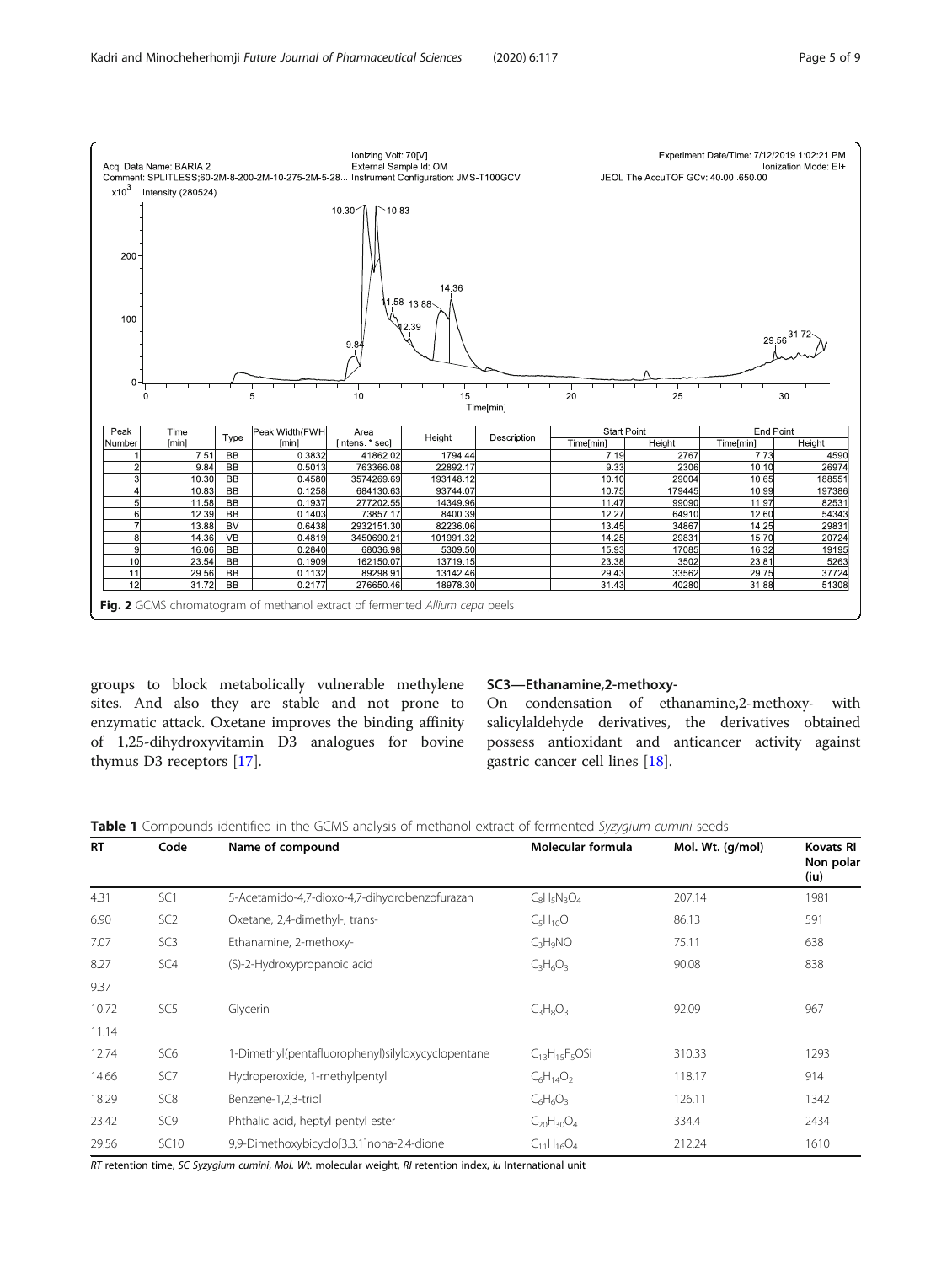<span id="page-5-0"></span>

|  |  |      |  |  |  | Table 2 Compounds identified in the GCMS analysis of methanol extract of fermented Allium cepa peels |  |  |
|--|--|------|--|--|--|------------------------------------------------------------------------------------------------------|--|--|
|  |  | __ _ |  |  |  |                                                                                                      |  |  |

| <b>RT</b> |                 | Code Name of compound                                                                                             | Molecular<br>formula             | Mol. Wt. (g/<br>mol) | <b>Kovats RI</b><br>Non polar<br>(iu) |
|-----------|-----------------|-------------------------------------------------------------------------------------------------------------------|----------------------------------|----------------------|---------------------------------------|
| 7.51      | AC1             | Selenolo[2,3-b]pyridine, 3-methyl-                                                                                | $C_8H_7NSe$                      | 196.12               | Not available                         |
| 9.84      | AC <sub>2</sub> | 2,3-Butanediol                                                                                                    | $C_4H_{10}O_2$                   | 90.12                | 743                                   |
| 10.30 AC3 |                 | Glycerin                                                                                                          | $C_3H_8O_3$                      | 92.09                | 967                                   |
| 10.83 AC4 |                 | Monoethanolamine                                                                                                  | C <sub>2</sub> H <sub>7</sub> NO | 61.08                | 706                                   |
| 11.58 AC5 |                 | 3,4-Dihydroxy-tetrahydrofuran (trans)                                                                             | $C_4H_8O_3$                      | 104.1                | 965                                   |
| 12.39 AC3 |                 | Glycerin                                                                                                          | $C_3H_8O_3$                      | 92.09                | 967                                   |
| 13.88 AC6 |                 | 1.2-Benzenediol                                                                                                   | $C_6H_6O_2$                      | 110.11               | 1122                                  |
| 14.36     |                 |                                                                                                                   |                                  |                      |                                       |
| 16.06 AC7 |                 | Cyclohexan-1,4,5-triol-3-one-1-carboxylic acid                                                                    | $C_7H_{10}O_6$                   | 190.15               | 1835                                  |
| 23.54 AC8 |                 | Ethaneperoxoic acid, 1-cyano-1-[2-(2-phenyl-1,3-dioxolan-2-yl)ethyl]pentyl ester                                  | $C_{19}H_{25}NO_5$               | 347.4                | 2584                                  |
| 29.56 AC9 |                 | 9,12,15-Octadecatrienoic acid, 2-[(trimethylsilyl)oxy]-1-[[(trimethylsilyl)oxy]methyl]ethyl<br>ester, $(Z,Z,Z)$ - | $C_{27}H_{52}O_4Si_2$            | 496.9                | 2804                                  |
|           | 31.72 AC10      | 6,9,12-Octadecatrienoic acid, phenylmethyl ester, (Z,Z,Z)-                                                        | $C_{25}H_{36}O_2$                | 368.6                | 2774                                  |

RT retention time, AC Allium cepa, Mol. Wt. molecular weight, RI retention index, iu International unit

# SC5—Glycerin

Glycerin has tonic, wound healing, immune boosting, protective, antiseptic, antibacterial, hypo allergic and soothing properties [\[19\]](#page-8-0).

# SC8—Benzene-1,2,3-triol

This compound is used as topical agent to treat psoriasis, leprosy, eczema, and destroy lupus. It is also used as eye drops in chronic cases of conjunctivitis [[20\]](#page-8-0).

# AC2—2,3-Butanediol

The 2,3-Butanediol is commonly known as dimethyl ethylene glycol. The polyethylene glycols are used as laxatives. They are attached to various protein medications, to allow slower clearance of the carried proteins from the blood. Gene therapy vectors like viruses can be coated with these gylcols in order to shield them from immune system [[21](#page-8-0), [22\]](#page-8-0).

# AC4—Monoethanolamine

The monoethanolamine is used for therapeutic neurolysis of nerves or ganglia to provide relief in chronic pain caused in certain conditions such as inoperable cancers and trigeminal neuralgia [[23](#page-8-0)].

# AC6—1,2-Benzenediol

1,2-Benzenediol is commonly known as catechol, which is used as precursor to pesticides, flavours and fragrances. It is employed in medicine as expectorant [\[24\]](#page-8-0).

Table 3 Characteristics of compounds identified from GCMS analysis of fermented Syzygium cumini seeds methanol extracts

| Code of         |           | Characteristics of compounds (methanol extract-fermented Syzygium cumini seeds) |                |                |             |                |              |     |  |  |  |  |  |  |
|-----------------|-----------|---------------------------------------------------------------------------------|----------------|----------------|-------------|----------------|--------------|-----|--|--|--|--|--|--|
| compound        | <b>MW</b> | LogP                                                                            | <b>HBA</b>     | <b>HBD</b>     | <b>TPSA</b> | nRB            | nAG          | nHB |  |  |  |  |  |  |
| SC <sub>1</sub> | 207.03    | 0.266                                                                           | 4              |                | 97.19       | 2              | $\Omega$     | 5   |  |  |  |  |  |  |
| SC <sub>2</sub> | 86.07     | 1.088                                                                           |                | $\Omega$       | 9.23        | $\mathbf{0}$   | $\mathbf{0}$ |     |  |  |  |  |  |  |
| SC <sub>3</sub> | 75.07     | $-0.756$                                                                        | $\mathcal{P}$  |                | 35.25       | 2              | $\circ$      |     |  |  |  |  |  |  |
| SC4             | 90.03     | $-0.591$                                                                        | 3              | $\mathfrak{D}$ | 57.53       |                |              |     |  |  |  |  |  |  |
| SC <sub>5</sub> | 92.05     | $-1.88$                                                                         | 3              | 3              | 60.69       | $\overline{2}$ | 0            | 6   |  |  |  |  |  |  |
| SC <sub>6</sub> | 310.08    | 3.677                                                                           |                | $\mathbf{0}$   | 9.23        | 3              | $\Omega$     |     |  |  |  |  |  |  |
| SC7             | 118.1     | 1.93                                                                            | $\mathfrak{D}$ |                | 29.46       | 4              | $\Omega$     | ζ   |  |  |  |  |  |  |
| SC <sub>8</sub> | 126.03    | 1.431                                                                           | 3              | 3              | 60.69       | $\mathbf{0}$   | $\mathbf{0}$ | 6   |  |  |  |  |  |  |
| SC <sub>9</sub> | 334.21    | 5.922                                                                           | 4              | $\Omega$       | 52.6        | 14             | 0            | 4   |  |  |  |  |  |  |
| <b>SC10</b>     | 212.1     | $-0.296$                                                                        | 4              | $\Omega$       | 52.6        | $\mathfrak{D}$ | $\Omega$     | 4   |  |  |  |  |  |  |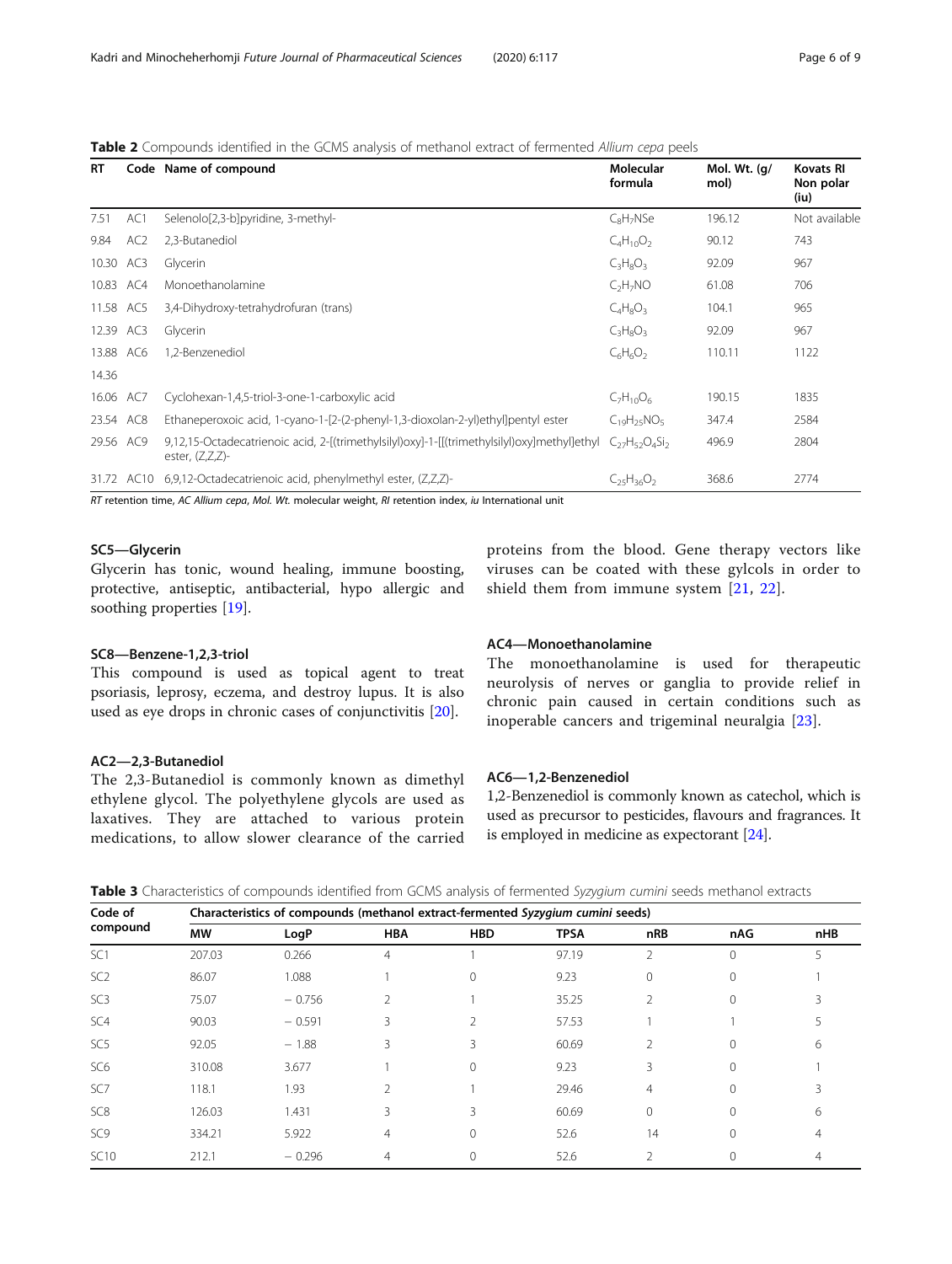| Code of         |           | Characteristics of compounds (methanol extract-fermented Allium cepa peels) |                |                |             |                 |          |     |  |  |  |  |  |  |
|-----------------|-----------|-----------------------------------------------------------------------------|----------------|----------------|-------------|-----------------|----------|-----|--|--|--|--|--|--|
| compound        | <b>MW</b> | LogP                                                                        | <b>HBA</b>     | <b>HBD</b>     | <b>TPSA</b> | nRB             | nAG      | nHB |  |  |  |  |  |  |
| AC1             | 196.97    | 0.902                                                                       |                | $\Omega$       | 12.36       | $\Omega$        | $\Omega$ |     |  |  |  |  |  |  |
| AC <sub>2</sub> | 90.07     | $-0.288$                                                                    | 2              | 2              | 40.46       |                 | $\Omega$ | 4   |  |  |  |  |  |  |
| AC <sub>3</sub> | 92.05     | $-1.88$                                                                     | 3              | 3              | 60.69       | 2               | $\Omega$ | 6   |  |  |  |  |  |  |
| AC4             | 61.05     | $-1.275$                                                                    | $\overline{2}$ | $\mathfrak{D}$ | 46.25       |                 | $\Omega$ | 4   |  |  |  |  |  |  |
| AC5             | 104.05    | $-1.105$                                                                    | 3              | $\mathfrak{D}$ | 49.69       | $\Omega$        | $\Omega$ |     |  |  |  |  |  |  |
| AC6             | 110.04    | 1.083                                                                       | 2              | 2              | 40.46       | $\Omega$        | $\Omega$ | 4   |  |  |  |  |  |  |
| AC7             | 190.05    | $-2.122$                                                                    | 6              | 4              | 115.06      |                 |          | 10  |  |  |  |  |  |  |
| AC <sub>8</sub> | 347.17    | 2.363                                                                       | 6              | $\Omega$       | 77.78       | 10 <sup>°</sup> | $\Omega$ | 6   |  |  |  |  |  |  |
| AC <sub>9</sub> | 496.34    | 10.748                                                                      | $\overline{4}$ | 4              | 44.76       | 21              | $\Omega$ | 4   |  |  |  |  |  |  |
| AC10            | 368.27    | 8.951                                                                       | 2              | 0              | 26.3        | 16              | $\Omega$ | 2   |  |  |  |  |  |  |
|                 |           |                                                                             |                |                |             |                 |          |     |  |  |  |  |  |  |

<span id="page-6-0"></span>

|  | Table 4 Characteristics of compounds identified from GCMS analysis of fermented Allium cepa peel methanolic extracts |  |  |  |  |  |  |  |
|--|----------------------------------------------------------------------------------------------------------------------|--|--|--|--|--|--|--|
|  | لا الله الله عليه المحامل المعامل المعامل المعامل المعامل المعامل المعامل المعامل المعامل المعامل ال                 |  |  |  |  |  |  |  |

Table 5 Drug-likeness property of compounds of fermented Syzygium cumini seed methanolic extract

| Code of         | Name of filters         |              |                          |                       |                     |  |  |  |  |  |  |  |  |
|-----------------|-------------------------|--------------|--------------------------|-----------------------|---------------------|--|--|--|--|--|--|--|--|
| compound        | Lipinski's rule of five | Veber's rule | <b>BBB likeness rule</b> | <b>Unweighted QED</b> | <b>Weighted QED</b> |  |  |  |  |  |  |  |  |
| SC <sub>1</sub> |                         |              |                          |                       |                     |  |  |  |  |  |  |  |  |
| SC <sub>2</sub> |                         |              |                          |                       |                     |  |  |  |  |  |  |  |  |
| SC <sub>3</sub> |                         |              |                          |                       |                     |  |  |  |  |  |  |  |  |
| SC4             |                         |              |                          |                       |                     |  |  |  |  |  |  |  |  |
| SC <sub>5</sub> |                         |              |                          |                       |                     |  |  |  |  |  |  |  |  |
| SC <sub>6</sub> |                         |              |                          |                       |                     |  |  |  |  |  |  |  |  |
| SC7             |                         |              |                          |                       |                     |  |  |  |  |  |  |  |  |
| SC <sub>8</sub> |                         |              |                          |                       |                     |  |  |  |  |  |  |  |  |
| SC <sub>9</sub> |                         |              |                          |                       |                     |  |  |  |  |  |  |  |  |
| <b>SC10</b>     |                         |              |                          |                       |                     |  |  |  |  |  |  |  |  |

1 compound follows the rule, 0 compound does not follow the rule

| Code of<br>compound | Name of filters         |              |                          |                       |                     |  |  |  |  |
|---------------------|-------------------------|--------------|--------------------------|-----------------------|---------------------|--|--|--|--|
|                     | Lipinski's rule of five | Veber's rule | <b>BBB</b> likeness rule | <b>Unweighted QED</b> | <b>Weighted QED</b> |  |  |  |  |
| AC1                 |                         |              |                          |                       |                     |  |  |  |  |
| AC <sub>2</sub>     |                         |              |                          |                       |                     |  |  |  |  |
| AC3                 |                         |              |                          |                       |                     |  |  |  |  |
| AC4                 |                         |              |                          |                       |                     |  |  |  |  |
| AC5                 |                         |              |                          |                       |                     |  |  |  |  |
| AC6                 |                         |              |                          |                       |                     |  |  |  |  |
| AC7                 |                         |              |                          |                       |                     |  |  |  |  |
| AC8                 |                         |              |                          |                       |                     |  |  |  |  |
| AC9                 |                         |              |                          |                       |                     |  |  |  |  |
| AC10                |                         |              |                          |                       |                     |  |  |  |  |

Table 6 Drug-likeness property of compounds of fermented Allium cepa peels methanolic extract

 $1$  compound follows the rule,  $0$  compound does not follow the rule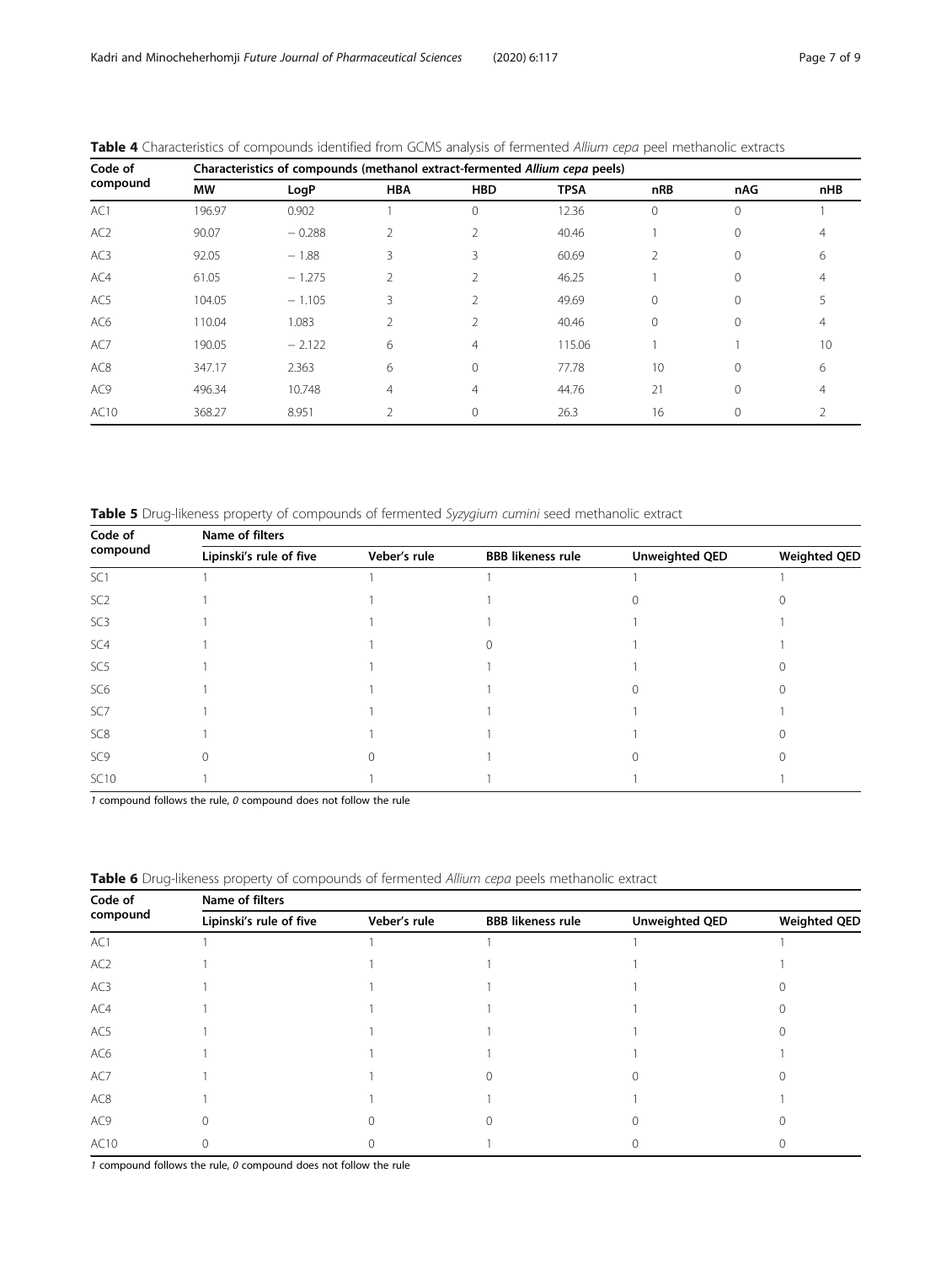<span id="page-7-0"></span>

| Table 7 Mutagenic property of compounds of fermented |  |
|------------------------------------------------------|--|
| Syzvajum cumini seed methanolic extract              |  |

| Syzygium cumini seed methanolic extract |                                     |                     |  |  |  |  |  |
|-----------------------------------------|-------------------------------------|---------------------|--|--|--|--|--|
| Code of                                 | <b>Characteristics of compounds</b> | <b>Remarks</b>      |  |  |  |  |  |
| compound                                | Mutagenic/non-mutagenic             |                     |  |  |  |  |  |
| SC <sub>1</sub>                         | Mutagenic                           | Prediction          |  |  |  |  |  |
| SC <sub>2</sub>                         | Mutagenic                           | Prediction          |  |  |  |  |  |
| SC <sub>3</sub>                         | Non-mutagenic                       | Prediction          |  |  |  |  |  |
| SC4                                     | Non-mutagenic                       | Experimental result |  |  |  |  |  |
| SC <sub>5</sub>                         | Non-mutagenic                       | Experimental result |  |  |  |  |  |
| SC6                                     | Non-mutagenic                       | Prediction          |  |  |  |  |  |
| SC <sub>7</sub>                         | Non-mutagenic                       | Prediction          |  |  |  |  |  |
| SC <sub>8</sub>                         | Mutagenic                           | Experimental result |  |  |  |  |  |
| SC <sub>9</sub>                         | Non-mutagenic                       | Prediction          |  |  |  |  |  |
| SC10                                    | Mutagenic                           | Prediction          |  |  |  |  |  |

#### AC7—Cyclohexan-1,4,5-triol-3-one-1-carboxylic acid

This compound is precursor to tyrosine, 3 phenylalanine, tryptophan, vitamin K and folate [\[25\]](#page-8-0).

# Conclusion

From the collective analysis of predicted drug-like property and mutagenicity of the components of these two fermented waste extracts, it is deduced that:

Ethanamine, 2-methoxy- and hydroperoxide, methylpentyl from methanolic extract of fermented Syzygium cumini seeds and Selenolo[2,3-b]pyridine, 3-methyl-, 2,3-butanediol, 1,2-benzenediol and ethaneperoxoic acid, 1 cyano-1-[2-(2-phenyl-1,3-dioxolan-2-yl)ethyl] pentyl ester from fermented methanol extract of Allium cepa peels exhibit drug-like properties and are also non-mutagenic. These compounds predicted to be drug-like and nonmutagenic can be further studied as ligands for bacterial and cancerous targets by the means of in silico docking techniques. The findings can lead to their use in diseases

|  |  | - - - - - - - |                                     | the contract of the contract of the contract of the contract of the contract of the contract of the contract of |  |  |
|--|--|---------------|-------------------------------------|-----------------------------------------------------------------------------------------------------------------|--|--|
|  |  |               | Allium cepa peel methanolic extract |                                                                                                                 |  |  |
|  |  |               |                                     | Table 8 Mutagenic property of compounds of fermented                                                            |  |  |

| Code of         | <b>Characteristics of compounds</b> | <b>Remarks</b>      |  |  |  |  |
|-----------------|-------------------------------------|---------------------|--|--|--|--|
| compound        | Mutagenic/non-mutagenic             |                     |  |  |  |  |
| AC1             | Non-mutagenic                       | Prediction          |  |  |  |  |
| AC2             | Non-mutagenic                       | Experimental result |  |  |  |  |
| AC3             | Non-mutagenic                       | Experimental result |  |  |  |  |
| AC4             | Non-mutagenic                       | Experimental result |  |  |  |  |
| AC5             | Mutagenic                           | Prediction          |  |  |  |  |
| AC6             | Non-mutagenic                       | Experimental result |  |  |  |  |
| AC7             | Non-mutagenic                       | Prediction          |  |  |  |  |
| AC <sub>8</sub> | Non-mutagenic                       | Prediction          |  |  |  |  |
| AC <sub>9</sub> | Non-mutagenic                       | Prediction          |  |  |  |  |
| AC10            | Non-mutagenic                       | Prediction          |  |  |  |  |

# like multi-drug resistant bacterial diseases, oxidative stress and cancer.

#### Abbreviations

AC: Allium cepa; ADMET: Absorption, distribution, metabolism, excretion, toxicity; g: Gram; GCMS: Gas chromatography mass spectrometry; HBA: Hydrogen bond acceptor; HBD: Hydrogen bond donor; IIT: Indian Institute of Technology; mL: Millilitre; MW/Mol. Wt.: Molecular weight; nAG: Number of acidic group; nHB: Number of hydrogen bonds; NIST-MS: National Institute of Standards and Technology Mass Spectral Database; nRB: Number of rotable bonds; QSAR: Quantified Structure-Activity Relationship; QED: Quantitative Estimate of Drug-likeness; RT: Retention time; SAIF: Sophisticated Analytical Instrument Facility; SC: Syzygium cumini; SDF: Structure Data Format; TPSA: Total polar surface area; °C: Degree Celsius

#### Acknowledgements

Authors are thankful to Dr. Bimal S. Desai for identification of fruit and vegetable used.

#### Plant authentication

The fruit and vegetable used in study were authenticated by botanist Dr. Bimal S. Desai, Aspee College of Horticulture and Forestry, Navsari Agriculture University, Navsari, Gujarat, India. The voucher specimens were deposited at herbarium of Navsari Agriculture University, Navsari (Syzygium cumini - Voucher no. HSK/BPBSCI/JAMUN/2017-18/01-04; Allium cepa - Voucher no. HSK/BPBSCI/ONION/2017-18/01-04).

#### Authors' contributions

KHS carried out the research under the guidance of MFP. All authors read and approved the final manuscript.

#### Funding

No funding was received for this research.

#### Availability of data and materials

All data provided in the manuscript are available upon request.

#### Ethics approval and consent to participate Not applicable

Consent for publication

Not applicable

#### Competing interests

The authors declare that they have no competing interests.

#### Received: 11 July 2020 Accepted: 2 November 2020 Published online: 09 December 2020

#### References

- 1. Hassan M, Latif A, Mushtaq A (2020) Role of phyto-medicinal properties of Syzygium cumini seeds on human health. EC Nutrition Special Issue:1-9. [https://www.ecronicon.com/specialissue20\\_nutrition.php.](https://www.ecronicon.com/specialissue20_nutrition.php) Accessed 03 Apr 2020.
- 2. Kadri H, Minocheherhomji F (2019) Phytochemical analysis and evaluation of antioxidant potential of fermented inedible food waste. Int J Green and Herbal Chem 8:517–524. <https://doi.org/10.24214/IJGHC/GC/8/2/51724>
- Kinch M, Haynesworth A, Kinch S, Hoyer D (2014) An overview of FDAapproved new molecular entities: 1827–2013. Drug Discov. Today 19:1033– 1039. <https://doi.org/10.1016/j.drudis.2014.03.018>
- 4. Alexander A, Harris C, Smith D (2017) Attrition in the Pharmaceutical Industry: Reasons, Implications, and Pathways Forward, Wiley. doi:[https://doi.](https://doi.org/10.1002/cmdc.201600621) [org/10.1002/cmdc.201600621.](https://doi.org/10.1002/cmdc.201600621)
- 5. Swinney D, Anthony J (2011) How were new medicines discovered? Nat. Rev. Drug Discov:507–519. <https://doi.org/10.1038/nrd3480>
- 6. Antoine D, Olivier M, Vincent Z (2017) SwissADME: a free web tool to evaluate pharmacokinetics, drug-likeness and medicinal chemistry friendliness of small molecules. Sci Rep 7:42717. [https://doi.org/10.1038/](https://doi.org/10.1038/srep42717) [srep42717](https://doi.org/10.1038/srep42717)
- 7. Pandey D, Chouhan U, Verma N (2017) Identification and analysis of lead compounds against HIV-1 integrase enzyme using ADMET prediction and